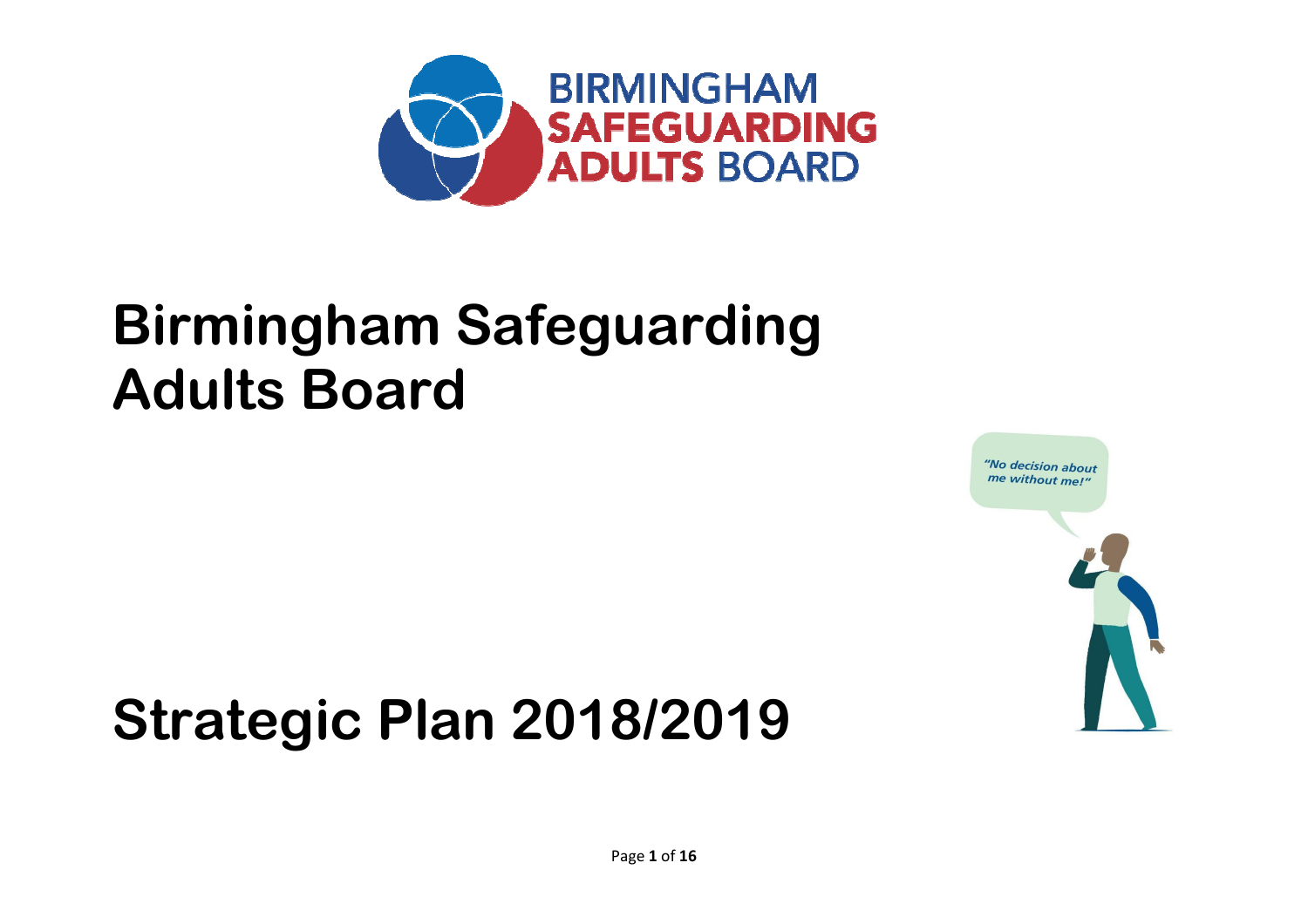## About our Strategic PlanAmbition

#### As a first and overriding ambition, BSAB is committed to listening to the voice of the citizens of Birmingham.

We will ensure that, wherever possible, safeguarding responsibilities across the city are delivered in a way that empowers the community and its individual citizens, that supports defensible decision making and risk enablement.

A city free from harm and neglect, of our most vulnerable citizens will always be an ultimate aim and the Birmingham Safeguarding Board is working hard with all of our Partners towards this goal. In 2018-19 we will focus our energy on empowering our communities and citizens.

Our focus is on developing effective **preventative and early intervention strategies** that minimize the risk of abuse and neglect occurring, by working to establish safer communities for people with care and support needs. To enable this, we will also support the work of the West Midlands Combined Authority on region wide awareness of the impact of early traumatic experiences.

This will include areas such as unregulated housing, transition from children to adults' services, domestic abuse and the impact of social isolation.

The Care Act 2014 set out a new legal framework for the delivery of care and support services in England and a new way of working for Adults Safeguarding Boards that we have welcomed and used to our best advantage over the last 3 years to create an innovative, dynamic and collaborative adult safeguarding culture. We have reduced bureaucracy and empowered many organisations to make safeguarding personal and everybody's business and are keen to remove the fear of safeguarding only being a specialism.

The Act also established the "**wellbeing principle",** making promoting wellbeing the core purpose of local authorities' exercise of their care and support functions. Wellbeing relates to a range of factors including social wellbeing, contribution to society (self-worth/value) and personal and family relationships. Given what we know about the functioning of the human mind and emotional needs, there are clear links between loneliness and poor wellbeing. We also know through national and international research that there are emerging links between social isolation and the propensity for abuse and neglect, therefore it is also deemed to be the responsibility of Safeguarding Adults Boards.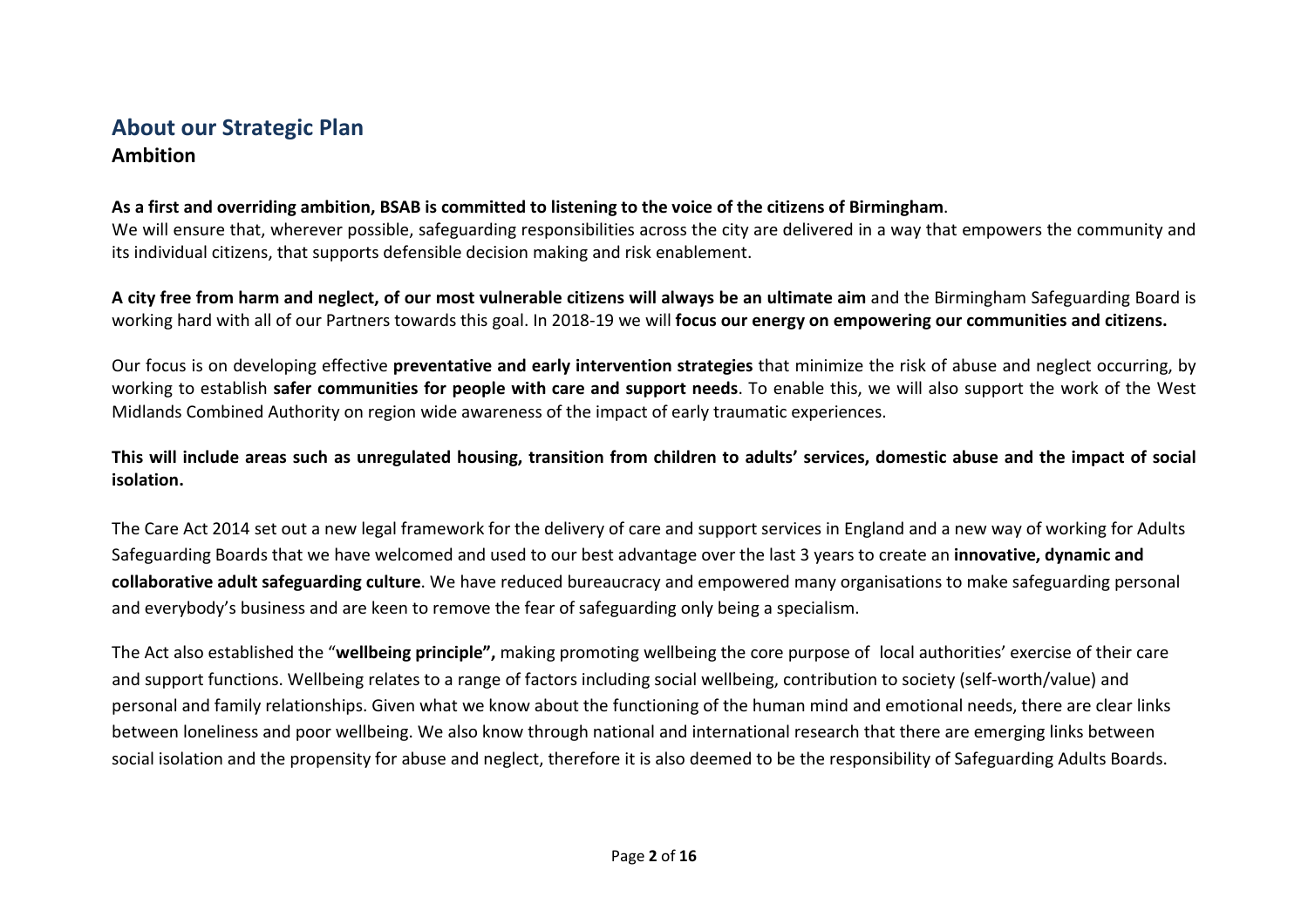## Achieving through Partnerships

As you know our Board is committed to ensuring there is a far broader partnership of agencies engaged in championing safeguarding principles and ways of working across the city. We want this to include full engagement with third sector, carer and user groups. We are committed to being inclusive recognising the vital contribution non-statutory bodies have to offer in delivering effective safeguarding in Birmingham. This last 12 months have seen our Partner organisations grow to record numbers and record levels of involvement in delivering on our priorities.

It is our ambition in 2018-19 to reach even further and encourage organisations of all sizes and shapes to work with us to roll out our social movement. We feel we are stronger together and have a much greater opportunity to create real change if we work in partnership.

Safer Communities is a priority for BSAB. A wide ranging partnership has been developed around vulnerable adults who use the Private Rented Sector in the city. Over 2017 a number of works streams were developed to respond to immediate concerns about safety and wellbeing and to consider how best the experience of citizens who access this type of accommodation and professional who support them can be used most effectively to shape supported accommodation quality and referral systems in the years ahead.

Over this year, we have achieved a number of successful multi-agency responses to providers in the city who were considered not to be meeting the physical and support requirements for vulnerable adults in their properties. The approach led by West Midlands Fire Service, Birmingham City Council Social Work and Commissioning teams allowed for a holistic set of visits that engaged and supported landlords as well as checking on any safeguarding issues that may have arisen.

Going forward into 2018-2019, partners working with the support of BSAB are developing a forum to share intelligence about good practise and poor or risky provision with both voluntary support organisation and our statutory colleagues such as the Probation Service, the Mental Health Trust and Commissioning.

We also support and encourage a number of our partners who have already joined forces to create solutions or place joint funding bids for specific projects that would never have worked together if they hadn't realised their joint ambitions through the Safeguarding Partnership meetings.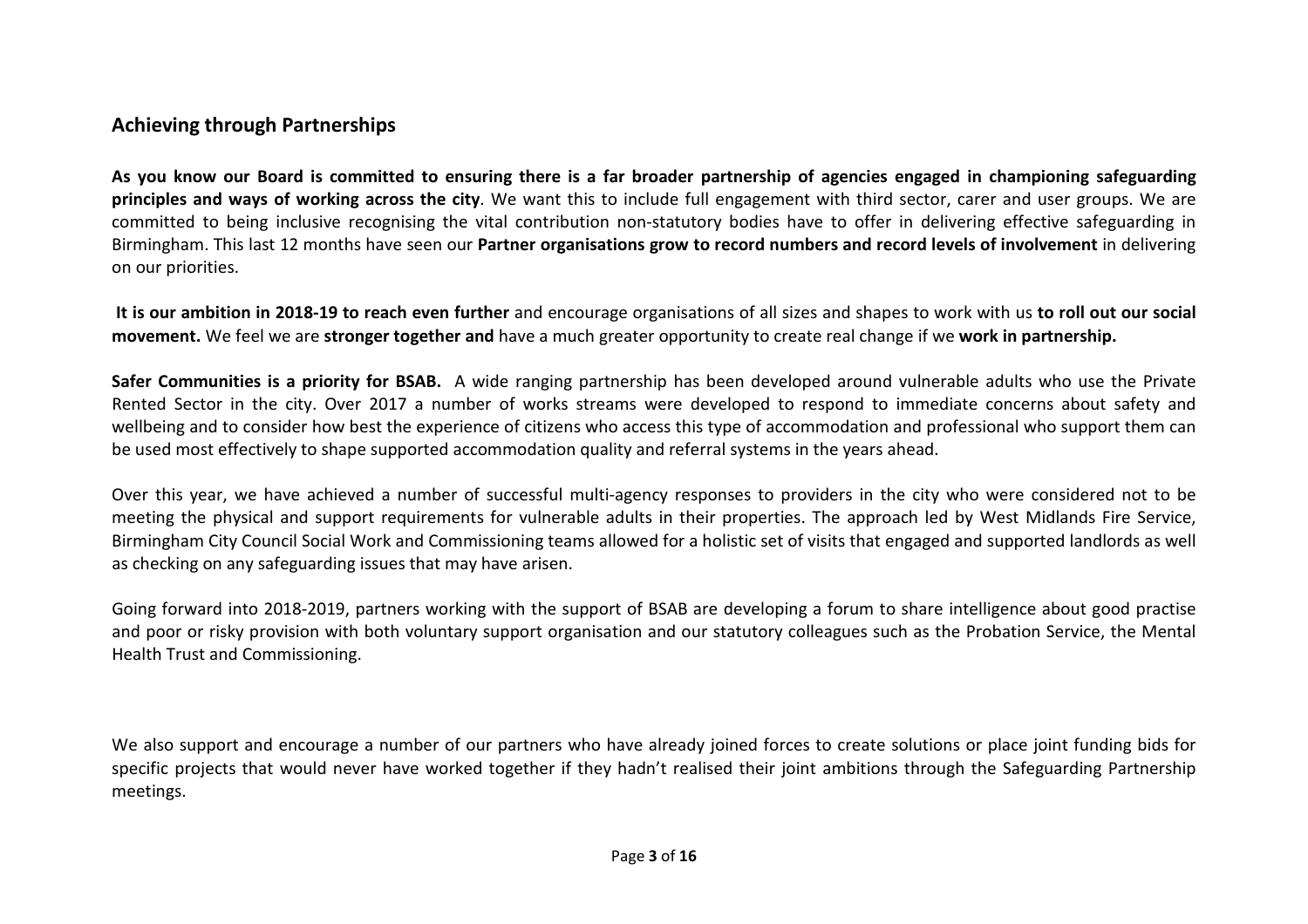We have developed **an innovation fund** to encourage more partner organisations to come forward to support us in achieving our priorities and ambitions. You will see more of this in 2018-19.

We will also introduce our Peer to Peer audits in 2018-19 that will add great value to our plans for changing of the shape of our assurance processes.

We will continue to rise to the challenge of leading the culture change in Birmingham and to make sure that our collective vision, values and culture translate into our frontline practice. I would urge you to complete a Memorandum of Understanding and join the work of the Safeguarding Board.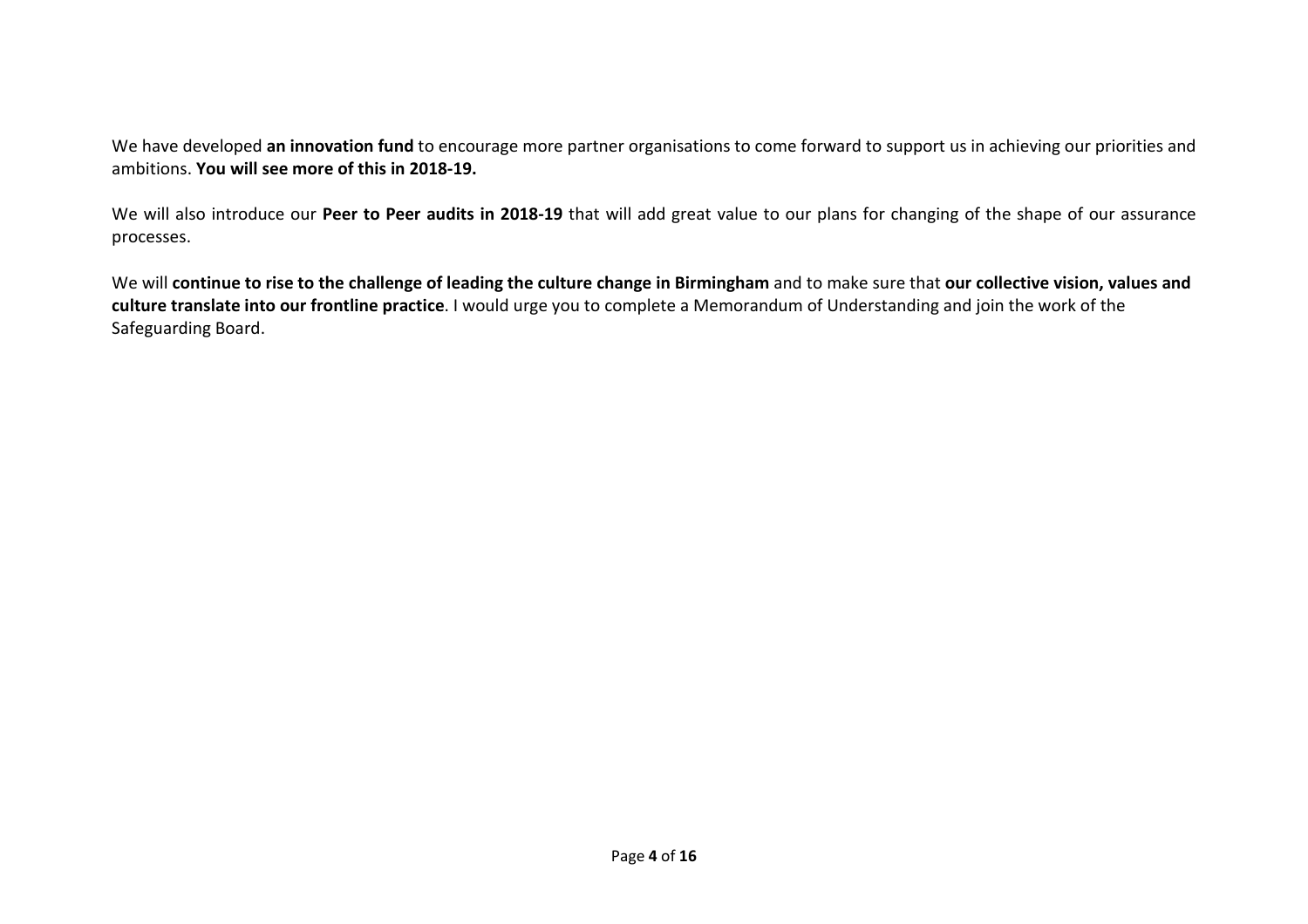### Safeguarding Adults Reviews

A Safeguarding Adults Review or SAR may be held when an adult with care and support needs dies or has experienced serious abuse or neglect and there is concern that partner agencies could have worked together more effectively to support and protect the person who suffered harm.

These reviews are to identify whether any lessons can be learned about the way organisations worked together and to consider how the learning can be used to improve practice in the future.

A SAR is not an enquiry into the cause of an individual death or injury. It does not look for someone to blame and it is completely separate from any investigation being undertaken by the police or a coroner. The SAR concentrates instead on whether professionals can learn anything from what happened.

#### Any individual (including members of the public) may put forward a case for consideration for a Safeguarding Adults Review.

A staff member in a partner agency who believes a SAR is warranted should discuss their concerns in relation to the case in question within their organisation before submitting the request.

Requests for Safeguarding Adults Reviews are made to the Safeguarding Adults Board. Requests are considered by the SAR group; who meet to consider whether the SAR threshold is met. Requests are considered on a case-by-case basis. After consideration, the recommendation from the group will be passed to the Independent Chair of The Safeguarding Board and will either be (a) dealt with as a SAR, or (b) the criteria is not met and the issues may be addressed through other routes.

#### Priorities for the SAR group for 2018-2019 will be:

- Reviewing and implementing the Terms of Reference including the expansion of the membership to include Housing and Drug, Domestic Abuse and Drug & Alcohol Misuse Services.
- Focusing on the dissemination of learning from local SAR referrals and from regional and national SAR themes for improving practise.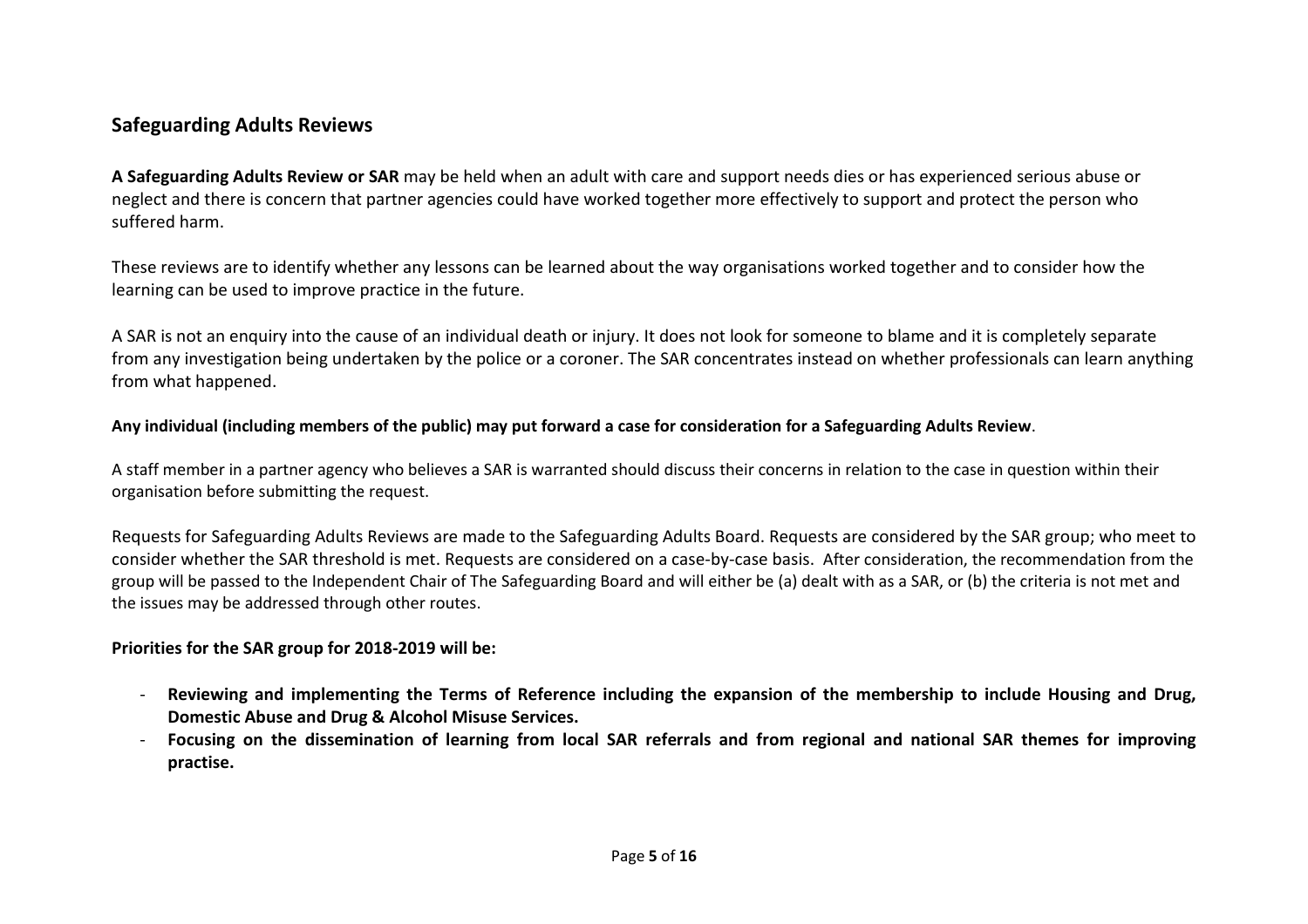## Our Safeguarding Principles

Safeguarding duties apply to any adult who:

- has needs for care and support (whether or not the local authority is meeting any of those needs) and;
- is experiencing, or at risk of, abuse or neglect; and
- as a result of those care and support needs is unable to protect themselves from either the risk of, or the experience of abuse or neglect.

'Care and Support' means the mixture of practical, financial and emotional support for adults who need extra help to manage their lives and be independent – including older people, people with a disability or long-term illness, people with mental health problems, and carers. It can include an assessment of a person's needs, the provision of services and the allocation of funds to enable a person to purchase their own care and support. It could include care home, personal assistants, day services, or the provision of aids and adaptations.

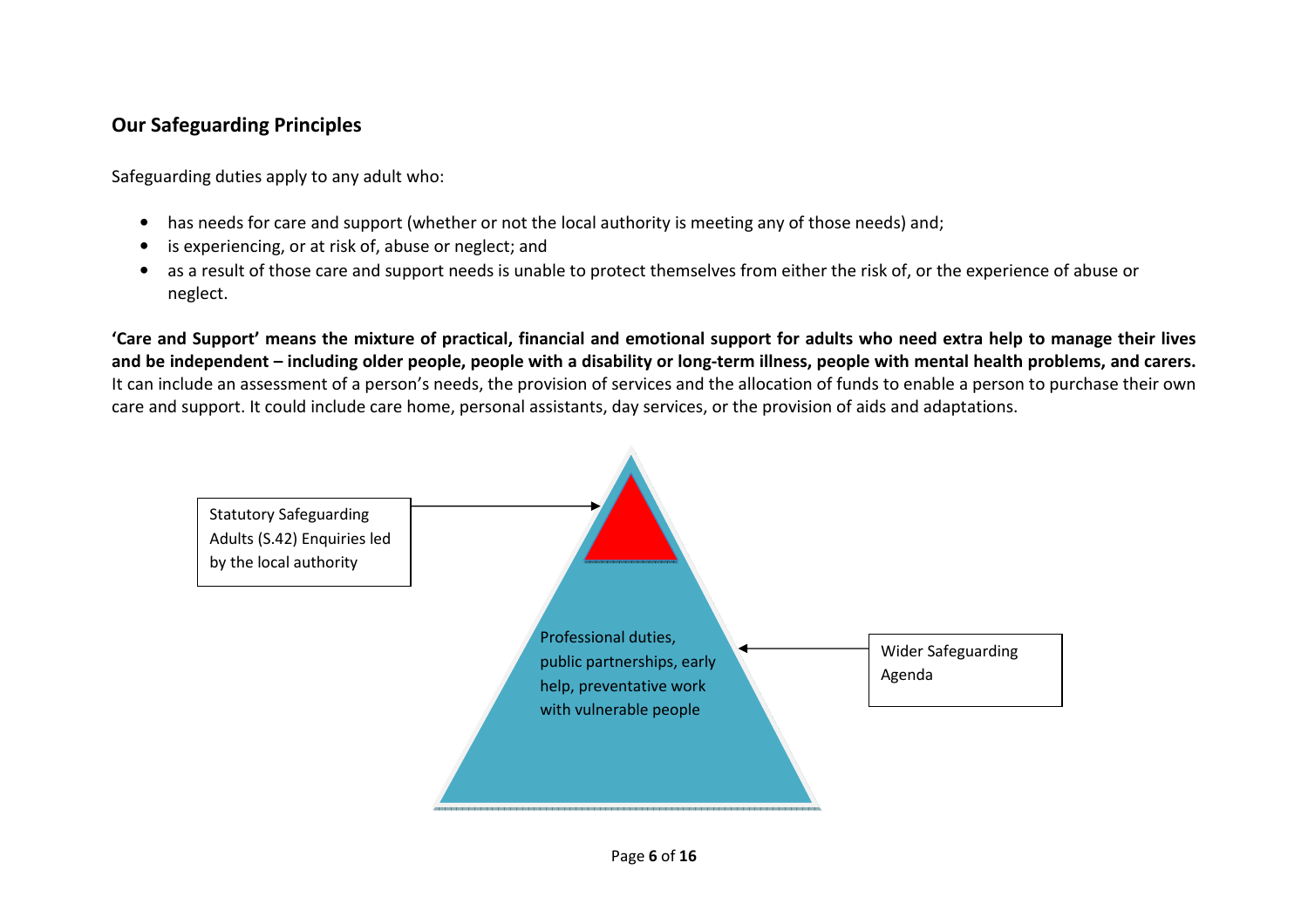## Making Safeguarding Personal (MSP)

Making Safeguarding Personal is the model and framework we use when working with the citizens of Birmingham.

Making Safeguarding Personal is a shift in culture and practise in response to what we now know about what makes safeguarding more or less effective from the perspective of the person being safeguarded. It is having conversations with people about how we might respond in safeguarding situations in a way that enhances involvement, choice and control as well as improving quality of life, wellbeing and safety. It is about seeing people as experts in their own lives and working alongside them. It is about collecting information about the extent to which this shift has a positive impact on people's lives. It is a shift from a process supported by conversations to a series of conversations supported by a process. (LGA Making Safeguarding Personal Guide 2014)

As partners we work in a variety of settings, with adults of all ages, whose situations are all very different. We therefore deliver our safeguarding responsibilities in a range of different ways. In 2017 partners from a wide range of provision came together to produce 'Making Safeguarding Personal' – What good person-centred adult safeguarding practice looks like in Birmingham. The booklet outlines what we as partners consider being the best basic practise standards for MSP. This is what we have agreed we will measure ourselves against and will form part of the partner Assurance Statements from 2017-2018 onwards.

The standards are 'We' statements under the following themes:

- Hearing the Person
- Respecting the Persons Choice's
- Understanding the Person
- Being honest with the Person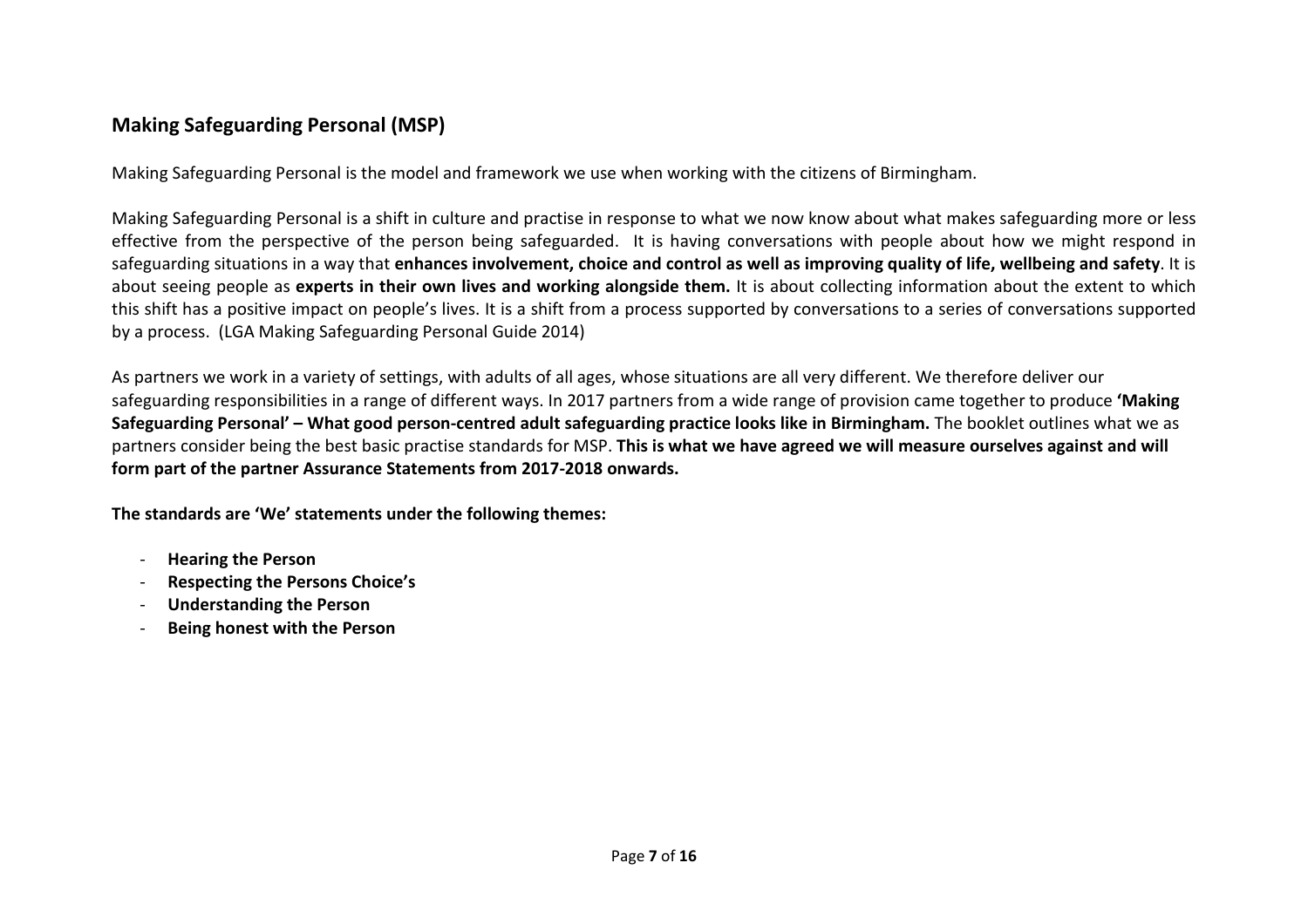#### Risk Enablement - Balancing wellbeing and Risk: What Adult Safeguarding is all about

BSAB believes that at the heart of adult safeguarding lies a tension between the duty to protect an adult from the risk of harm with the duty to support them to maintain as much control and choice over their life as possible.

All practitioners involved in safeguarding an adult at risk have a duty to understand this tension and to work with the adult (and others involved with them) to ensure that an appropriate balance is struck between managing risk and protection from harm with promoting their autonomy and wellbeing in any action they take. We call this Risk Enablement.

Its Practice Guidance developed with partners over 2017-2018, aims to support practitioners to achieve the balance between protection and autonomy that is right for the adult in each case.

BSAB calls on all its partner organisations to support their front line staff in adopting the principles of its risk enablement guidance as part of meeting their adult safeguarding duties. Partners should ensure the values and culture of their organisations explicitly supports front line staff in working in this way.

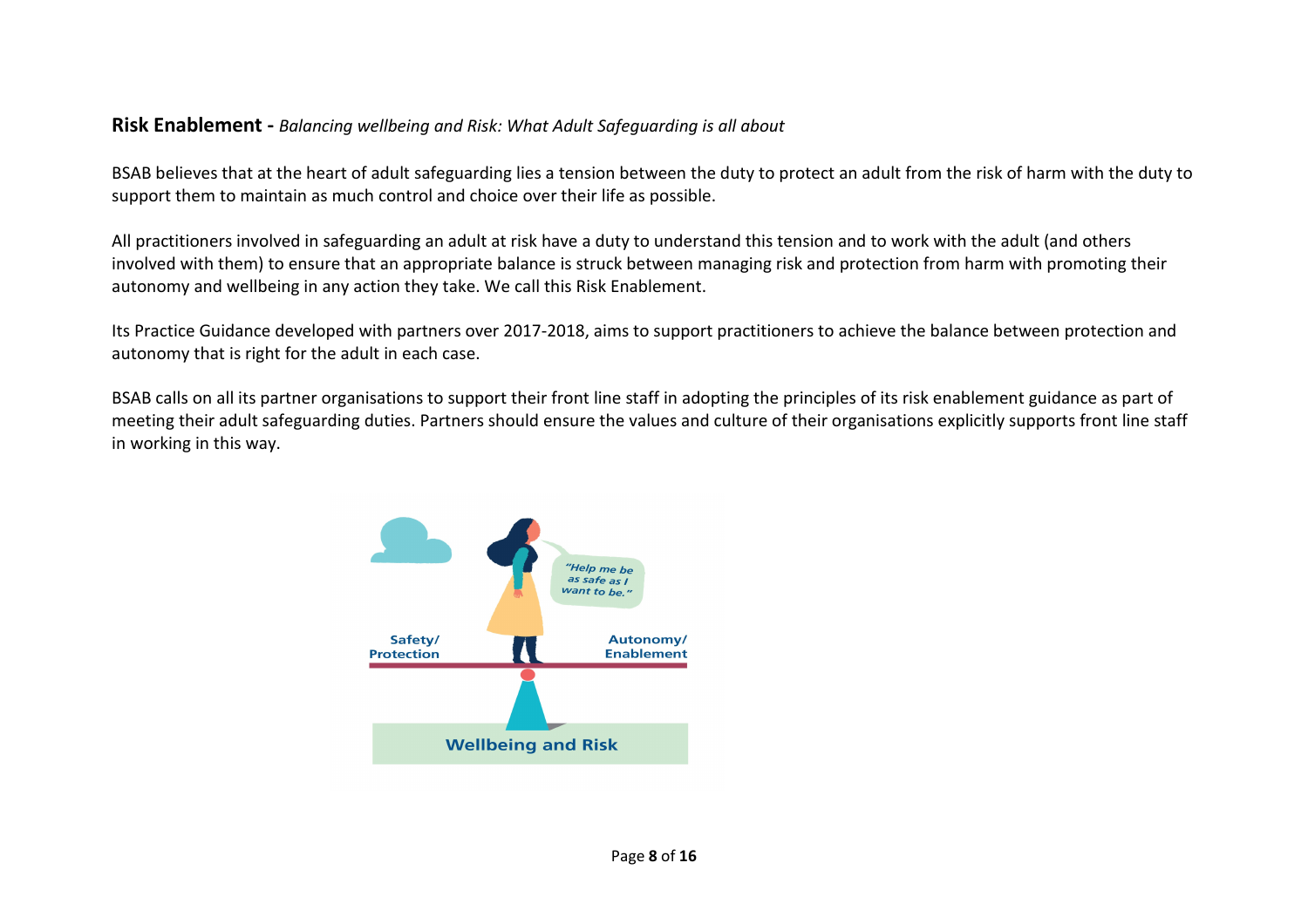#### Mental Capacity Act

Making Safeguarding Personal and applying the Risk Enablement Approach cannot be done properly without applying the principles of the Mental Capacity Act. The Mental Capacity Act 2005 is:

"…legal framework for acting and making decisions on behalf of individuals who lack the mental capacity to make particular decisions for themselves….

…is intended to assist and support people who may lack capacity and to discourage anyone who is involved…. from being overly restrictive or controlling."

"… aims to balance an individual's right to make decisions for themselves with their right to be protected from harm if they lack capacity to make decisions to protect themselves"

## Justice Mumby – Court of Protection (2007)

"The fact is that all life involves risk, and the young, the elderly and the vulnerable, are exposed to additional risks and to risks they are less well equipped than others to cope with. But just as wise parents resist the temptation to keep their children metaphorically wrapped up in cotton wool, so too we must avoid the temptation always to put the physical health and safety of the elderly and the vulnerable before everything else. Often it will be appropriate to do so, but not always. Physical health and safety can sometimes be bought at too high a price in happiness and emotional welfare. The emphasis must be on sensible risk appraisal, not striving to avoid all risk, whatever the price, but instead seeking a proper balance and being willing to tolerate manageable or acceptable risks as the price appropriately to be paid in order to achieve some other good – in particular to achieve the vital good of the elderly or vulnerable person's happiness. What good is it making someone safer if it merely makes them miserable?"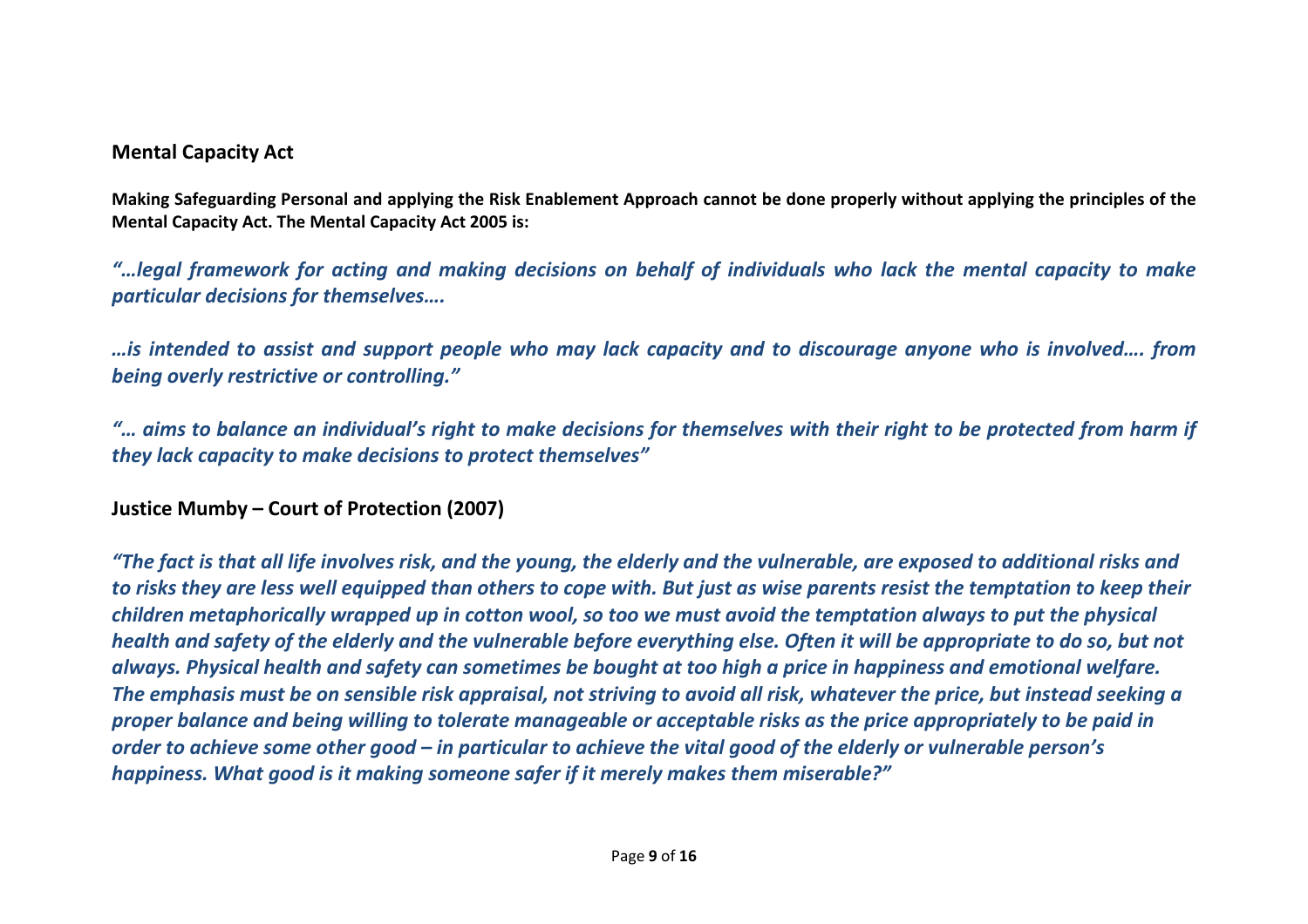BSAB fully embraces the 6 adult safeguarding principles that should guide and inform the approach to delivery of safeguarding responsibilities by all partner agencies across the city. These principles are:

EMPOWERMENT – People being supported and encouraged to make their own decisions and informed consent.



PREVENTION – It is better to take action before harm occurs.



PROPORTIONALITY – The least intrusive response appropriate to the risk presented.

"I am sure that the professionals will work in my interest, as I see them and they will only get involved as much as needed"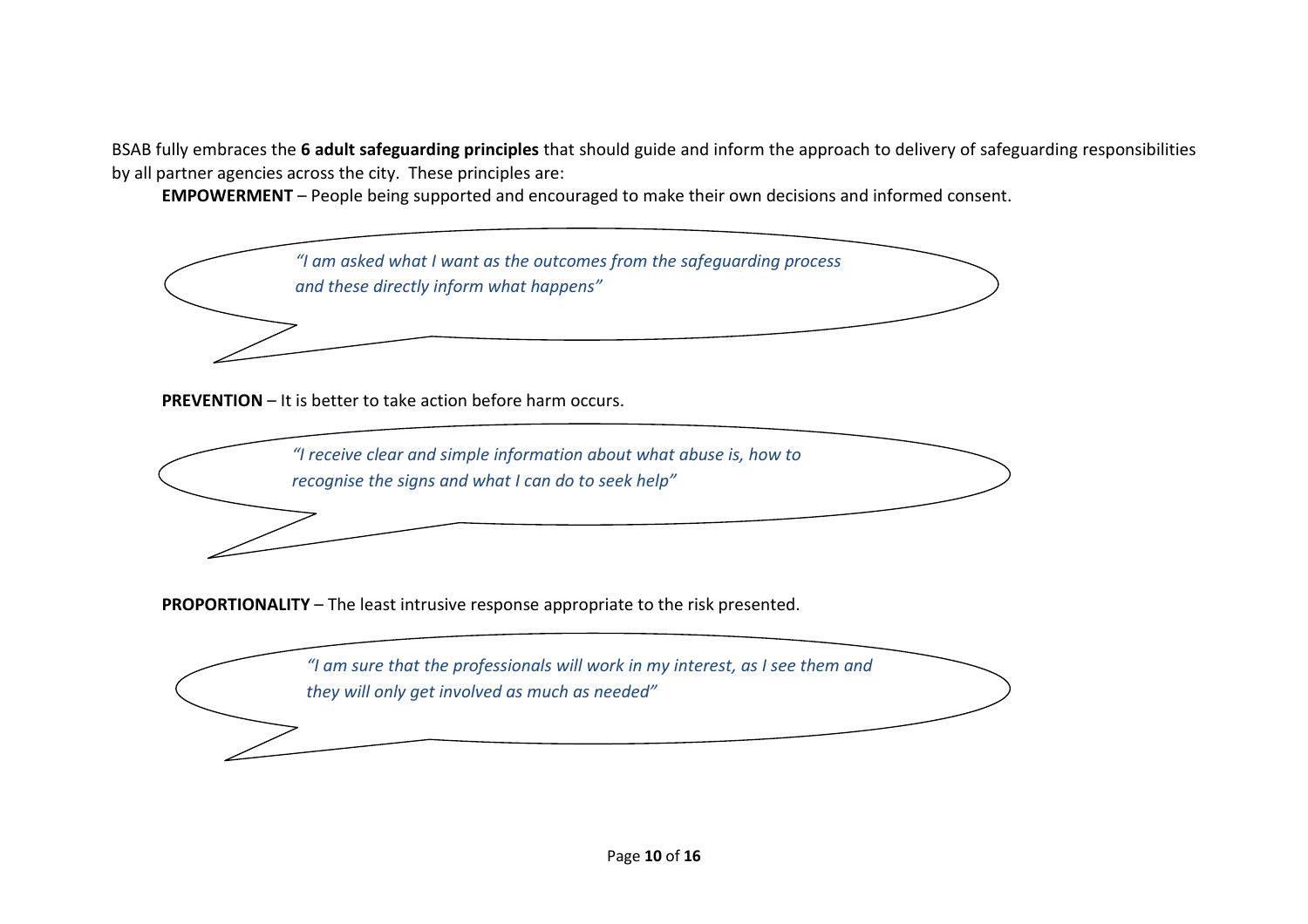PROTECTION – Support and representation for those in greatest need.



PARTNERSHIP – Local solutions through services working with their communities. Communities have a part to play in preventing, detecting and reporting neglect and abuse.

> "I know that staff will treat any personal and sensitive information in confidence, only sharing what is helpful and necessary. I am confident that professionals will work together and with me to get the best result for me."

ACCOUNTABILITY – Accountability and transparency in delivering safeguarding.

"I understand the role of everyone involved in my life and so do they"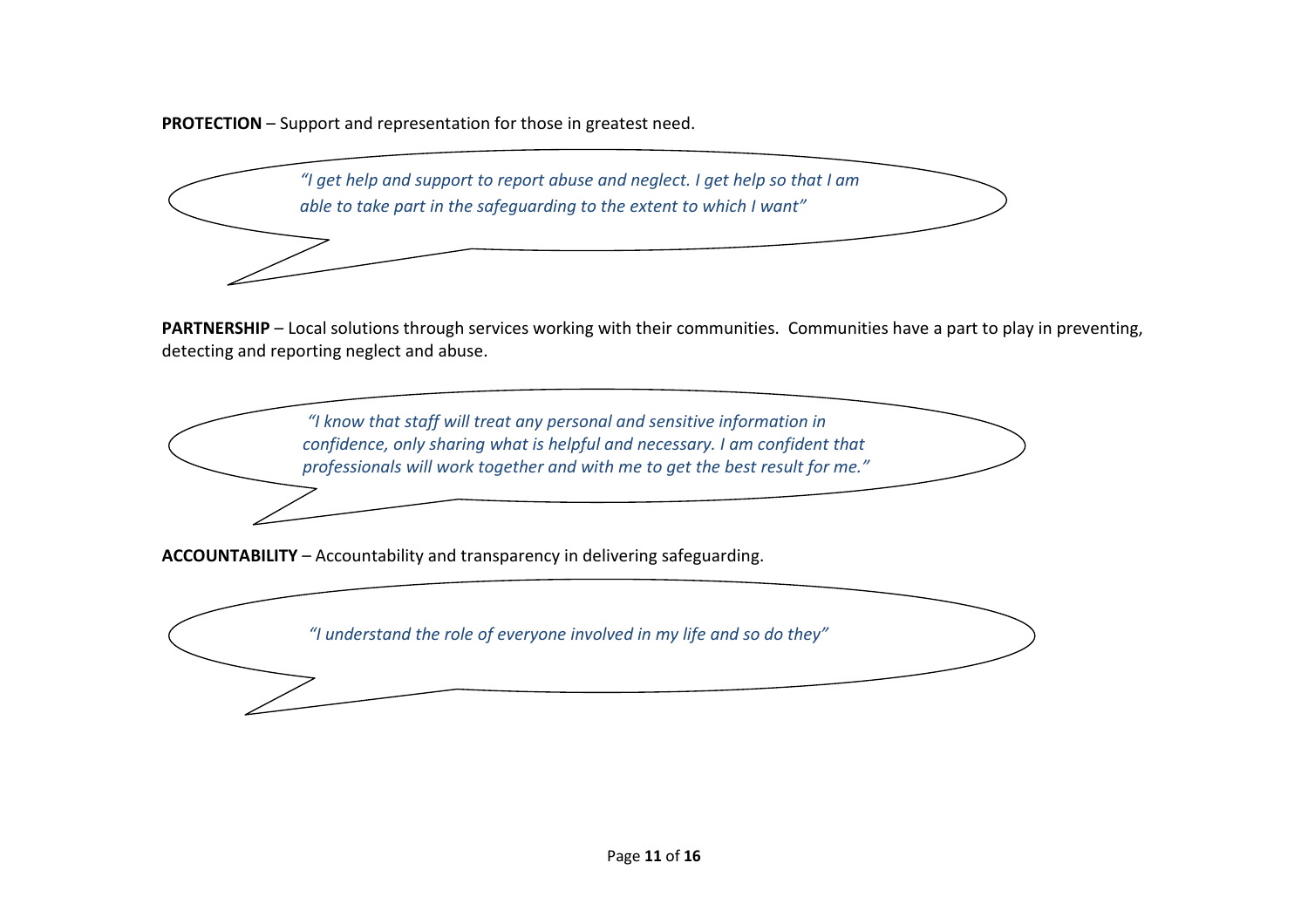### The Board's Role in Learning and Development

Birmingham Safeguarding Adults Board recognises that safeguarding responsibilities in the city have to be delivered flexibly, in a wide range of ways and by a very wide range of partners. Safeguarding is genuinely everybody's business, and as part of the fundamental culture shift we are seeking to deliver in Birmingham, our approach is collaborative rather than prescriptive. We are very aware that as far as improving outcomes for citizens, one size does not fit all.

Our approach to 'training' reflects this position. We do not think it is either feasible or desirable that a standardized approach to training, or the adoption of set training packages, should be expected or required of the different organisations making up our partnership. Partners are individually and separately responsible for assessing the learning and development needs of their own staff or volunteers and we recognise and respect that this is likely to look different from organisation to organisation.

Each organisation must make its own judgement, based on their own particular circumstances, role and function, as to whether they feel their own staff/volunteers are skilled and competent in what they are expected to deliver in terms of their safeguarding responsibilities. In some, but not all, cases this may be informed by the requirements of commissioner and regulator, however as a board we do not set standards in this area: what you might reasonably expect of a large statutory provider is, for example, not necessarily what you would expect of a small community group or similar.

The role of BSAB is to seek assurance that the system as a whole works, rather than focusing on the arrangements within individual partners. We do however expect that the approach to learning and development within all partner organisations should reinforce the basic cultural shift we are trying to deliver together in Birmingham:

- A commitment to risk enablement
- A culture of defensible decision-making
- A focus on prevention and early intervention
- A commitment to working in partnership/collaboration to improve outcomes for citizens
- A move away from the historic reliance on simply referring everything to the local authority
- A commitment to 'Make Safeguarding Personal'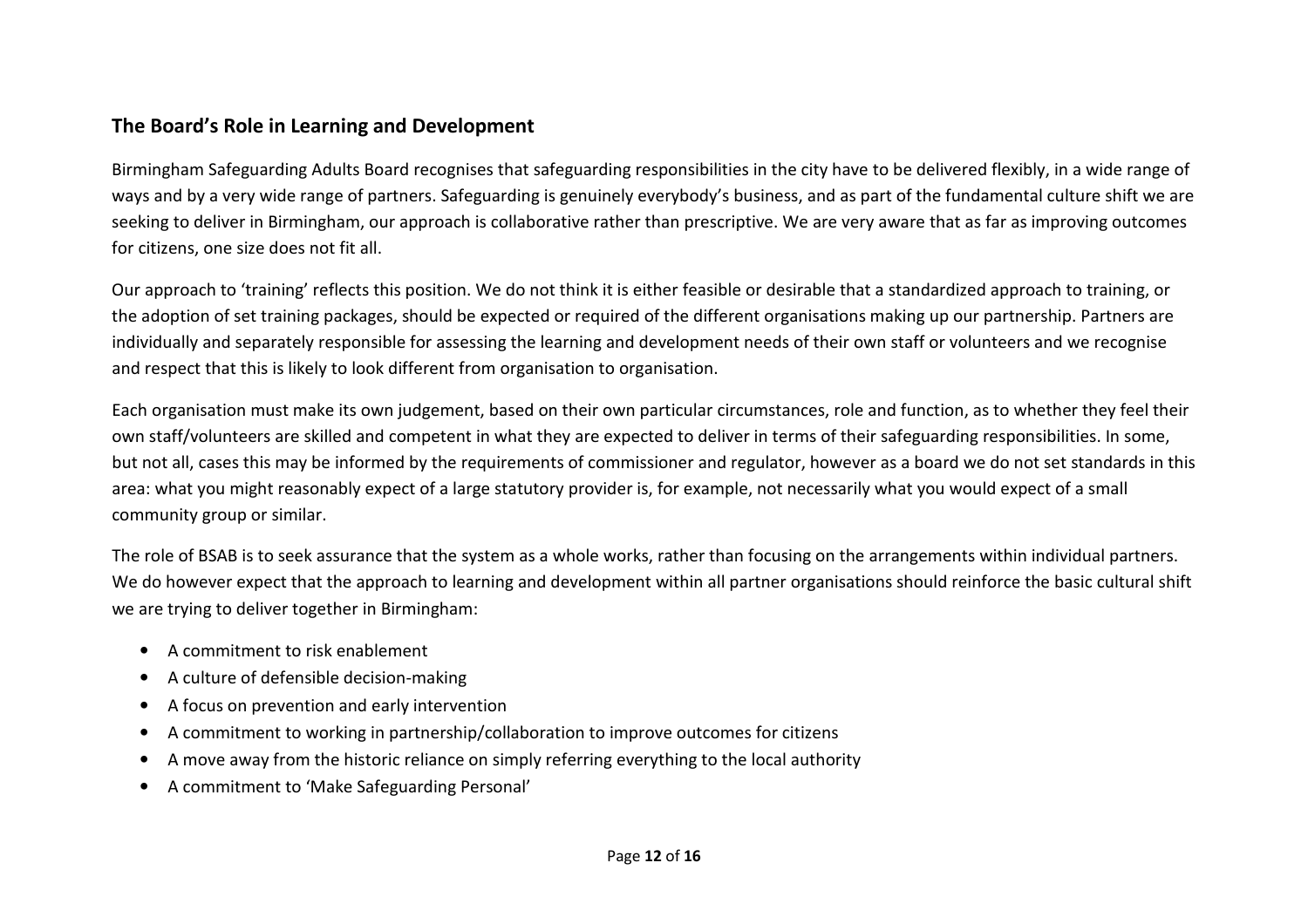The board does clearly have a role in trying to support and promote a learning culture within the city and within the partnership. However we are not a training provider and we are very clear that we do not want to encourage a culture that simply promotes 'training for the sake of training', but rather a culture that is always demonstrably focused on the aim of improving outcomes for citizens in practice. As a board, we are therefore committed to finding creative ways to:

- Promote and support reflective practice within partner organisations
- Promote and support the value of good supervision arrangements
- $\bullet$ Promote and support case based learning forums for practitioners
- Share and collate examples of best practice
- Share the knowledge coming out of SARS or other serious incidents
- •Encourage partners to share their own training and learning resources across the partnership
- Capture citizen voice and citizen perspectives to inform partner approach to staff learning and development
- Where appropriate, produce simple jargon free and accessible guidance on key themes or issues
- Consider national trends and developments whilst maintaining a clear focus on Birmingham's unique challenges

All of the above will be informed by the voice of our citizens and our partners as to where they think our key challenges as a city lie. We encourage all partner organisations to use their voice at partnership meetings to support and be part of what we are trying to achieve. We will also seek to work with other boards or agencies where there are cross cutting themes or areas of joint interest in learning and development, as part of a 'whole city' approach

#### Priorities for the Learning & Development group for 2018-2019 will be:

Finding out what training is going on out there and learning from good practice so we can share it wider.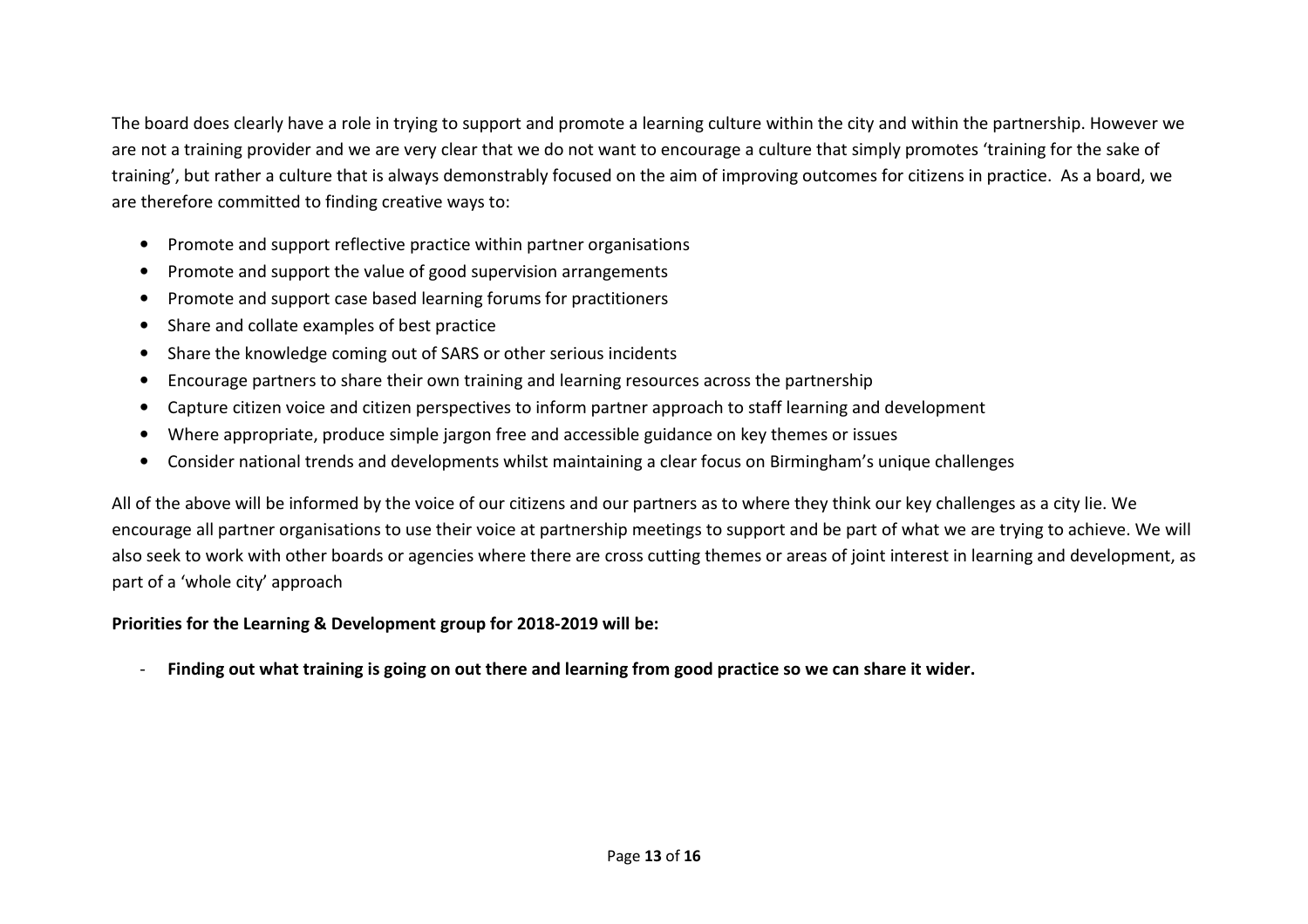#### Assurance, Governance and Scrutiny

BSAB seek assurance at a strategic and operational level across all types of service provision and commissioning.

Seeking assurance is the centre of all Safeguarding Adults Board business and in Birmingham we have a structure and reporting mechanism to facilitate a timely view of how the cities partners are doing. The Executive Board receives Assurance Summaries from the Scrutiny & Governance Committee which meets 8 times a year. With a membership of over 25 organisations the Scrutiny & Governance Committee hears from a range of providers and commissioners about their safeguarding frameworks. It covers strengths, weaknesses & risks, any learning and development needs for partners and how well the services are meeting the principles of MSP, Risk Enablement and Care Act expectations.

All parts of the SAB, including the wider partnership, the Executive Board and the two work groups (SARs and Learning & Development) contribute to the schedule of these requests to ensure that we are acting upon City knowledge and expertise to allow for a coherent picture in a large and diverse sector.

Each year, each partner organisation is asked to share with us their work, good practise, citizen voice and any concerns or themes they have around Adult Safeguarding. By publicising these snapshots of work across Birmingham we are able to share with citizens as well as colleagues assurances that important Safeguarding approaches are being followed.

We will be developing Peer to Peer Audit tools over the year to enhance the partner relationships and support in understanding and providing quality and citizen focussed assurances.

Learning from SARs reviews will be fed through the Learning & Development Group and the Scrutiny & Governance Committee to ensure joint working, action and assurance are priorities.